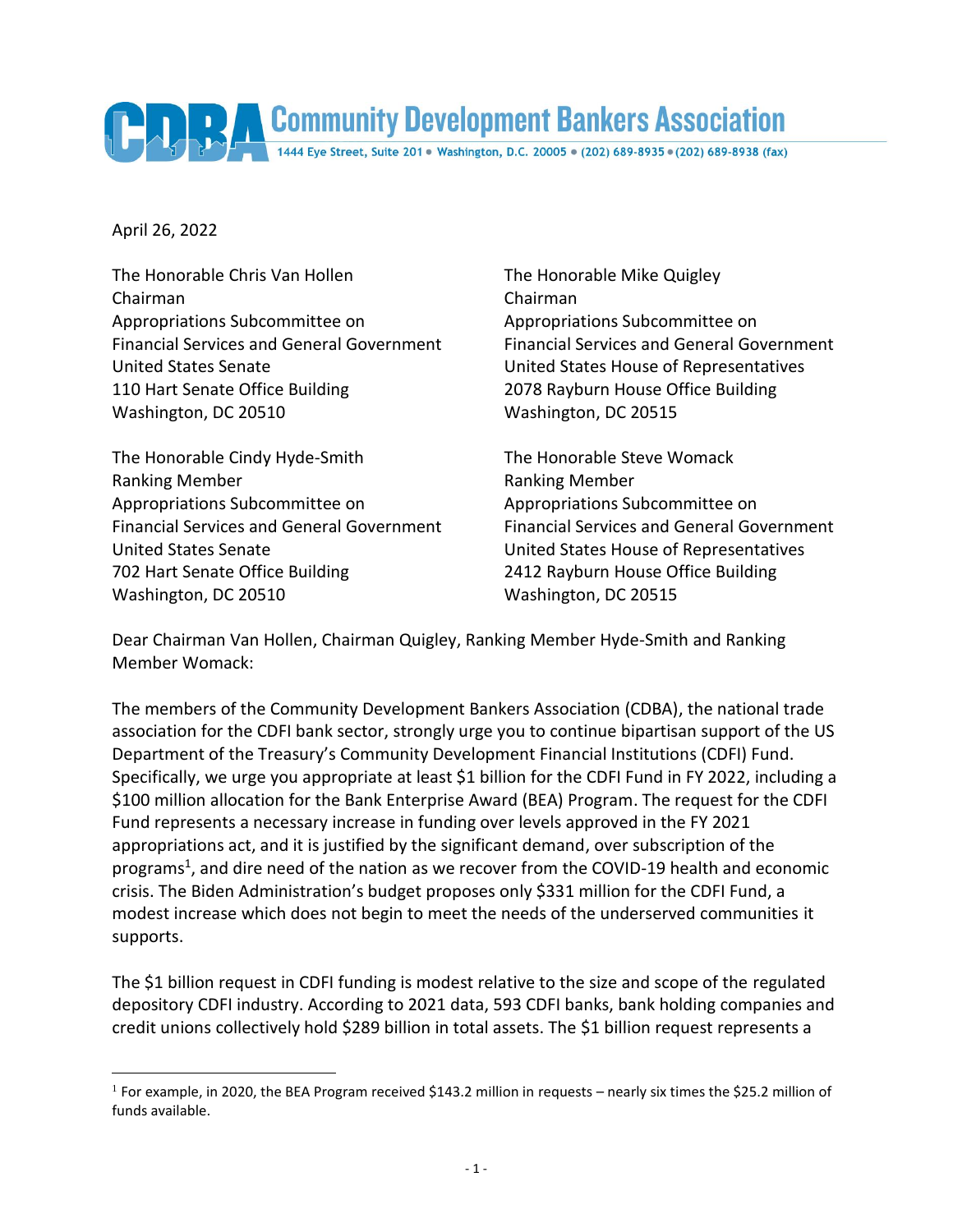modest 0.37% of total regulated CDFI industry assets. This capital, however, is critically important at this time. The monies will leverage up to 12-times the \$1 billion in private capital (or \$12 billion) that will be channeled to local businesses, nonprofits, and others to help vulnerable communities.

In every economic down turn, low-income communities are disproportionately affected. CDFIs have historically played a key role in promoting opportunity and creating jobs in underserved communities in good and bad economic times. For the past two years operating during the COVID-19 pandemic, this was no different - from the outset of the COVID-19 health and economic crisis, CDFI banks have served as financial "first responders" supporting Federal efforts to reach low-and moderate-income and otherwise underserved communities, including rural, minority and women owned businesses.

Lack of economic opportunity has led to significant disenfranchisement among many inner city neighborhoods and remote rural communities. This circumstance has only been exacerbated by COVID-19. CDFI banks work to narrow the wealth gap and create real economic opportunity, including jobs, business expansion, affordable housing, revitalization, and access to fair and responsible financial services. CDFI banks are often the only financial institution in these local communities focused on making a difference.

## **CDFI Fund CDFI Program**

 $\overline{a}$ 

The CDFI Fund is one of the Federal government's best market-based strategies for leveraging private dollars to restore economic vitality. Since 1996, the CDFI Fund has awarded more than \$5.2 billion to CDFIs, community development organizations, and financial institutions working in low-income communities.

CDFIs provide a "hand up" not a "hand out" to customers. CDFI banks create jobs and economic vitality by serving the smallest businesses that big banks do not find profitable enough to serve. They loan to money to entrepreneurs who are willing to work hard and take responsibility for their own futures. Today CDFI banks collectively have a portfolio of approximately \$58.6 billion in loans outstanding. Most CDFI banks' small business loans go to mom-and-pop businesses on Main Street. CDFI banks enable hardworking families to become homeowners. They finance affordable rental housing. CDFIs also enable growing charter schools to build facilities, support expansion of community health centers, and finance other economy boosting projects.

FY 2021 CDFI program awardees made 4,000,000 loans or investments totaling more than \$38.7 billion. This financing included \$12 billion for consumer loans, \$10.7 billion for home improvement and purchase loans, \$8.1 billion for business and microenterprise loans, and \$3.2 billion for residential real estate transactions. CDFIs also financed nearly 50,000 affordable housing units.<sup>2</sup>

<sup>2</sup> CDFI Coalition[, www.cdfi.org/wp-content/uploads/2022/04/CDFI-Fund-FY-2023-Appropriations-Request-Final-](www.cdfi.org/wp-content/uploads/2022/04/CDFI-Fund-FY-2023-Appropriations-Request-Final-April-2022.pdf)[April-2022.pdf](www.cdfi.org/wp-content/uploads/2022/04/CDFI-Fund-FY-2023-Appropriations-Request-Final-April-2022.pdf)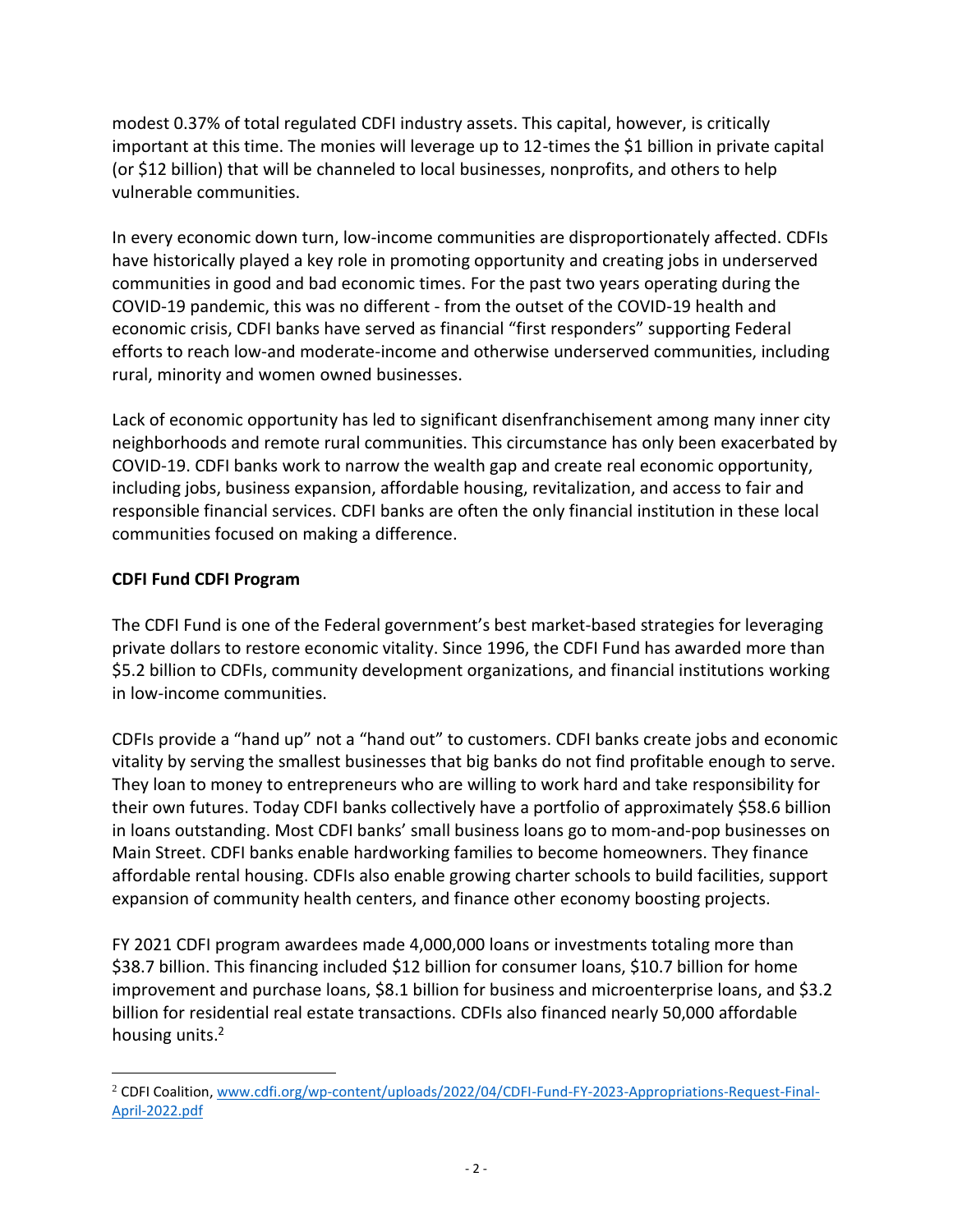We urge Congress to provide strong funding levels to enable CDFIs to continue to do this important work. This is especially important as prior recessions and natural disasters have taught us that economic recovery will be slowest in LMI communities.<sup>3</sup>

## **Bank Enterprise Award Program**

 $\overline{a}$ 

CDBA strongly supports increasing the allocation for the Bank Enterprise Award (BEA) program within the CDFI Fund's overall appropriation. Through FY 2021, the BEA Program has awarded \$571.9 million in BEA grants since 1996. Over the past five years, an average of 96.4% of all award dollars have gone to certified CDFI banks. BEA provides incentives for banks to: (1) provide grants, loans, investments, and other support to CDFIs; and (2) promote investment in the nation's most distressed communities.

BEA is highly effective in channeling resources to the most distressed communities. The justification for increasing the BEA allocation within the CDFI Fund is based on its strong impact, leverage and demand:

- Serving Low-Income Communities: An analysis by the CDFI Fund found that 90% of all BEA monies go to the lowest income census tracts (30% poverty, 1.5 times the national unemployment rate). A 2017 evaluation of the BEA program by a third party firm concluded that "The BEA Program drives investment into the neediest communities, areas that might otherwise remain marginalized, and complements CRA (the Community Reinvestment Act) by providing incentives to serve more highly distressed communities."
- Demand: BEA has the strongest demand among the CDFI Fund programs and is far oversubscribed. In 2021, the program received 161 applications; yet, the program had only \$26 million available to award. The dollar amount of BEA requests has increased over 400% since 2011 – from \$57.5 million to \$288.4 million. During that period, BEA Program funding has risen by only 18.4% (\$4.04 million). Only \$1 in FY 2021 funding was available for every \$11 in requests.
- Helps Small Banks: BEA principally benefits small CDFI and community banks, not big banks. Over the past five years, 96% of all award dollars have gone to certified CDFI banks. By size, 52.5% of all 2021 award dollars went to the smallest banks with total assets of less than \$330 million, and 94.1% of awards went to banks with less than \$1.322 billion in total assets.
- Impact: During the FY 2021 BEA round alone, the 158 awardees collectively increased: (1) Commercial loans and investments in distressed communities by \$839.4 million; (2) Consumer lending in distressed communities by \$55.7 million; and (3) provision of financial products and services in highly distressed communities by \$183.4 million.

 $3$  Abigail Summerville, CNBC, "A decade after Great Recession, 1 in 3 Americans still haven't recovered," July 13, 2017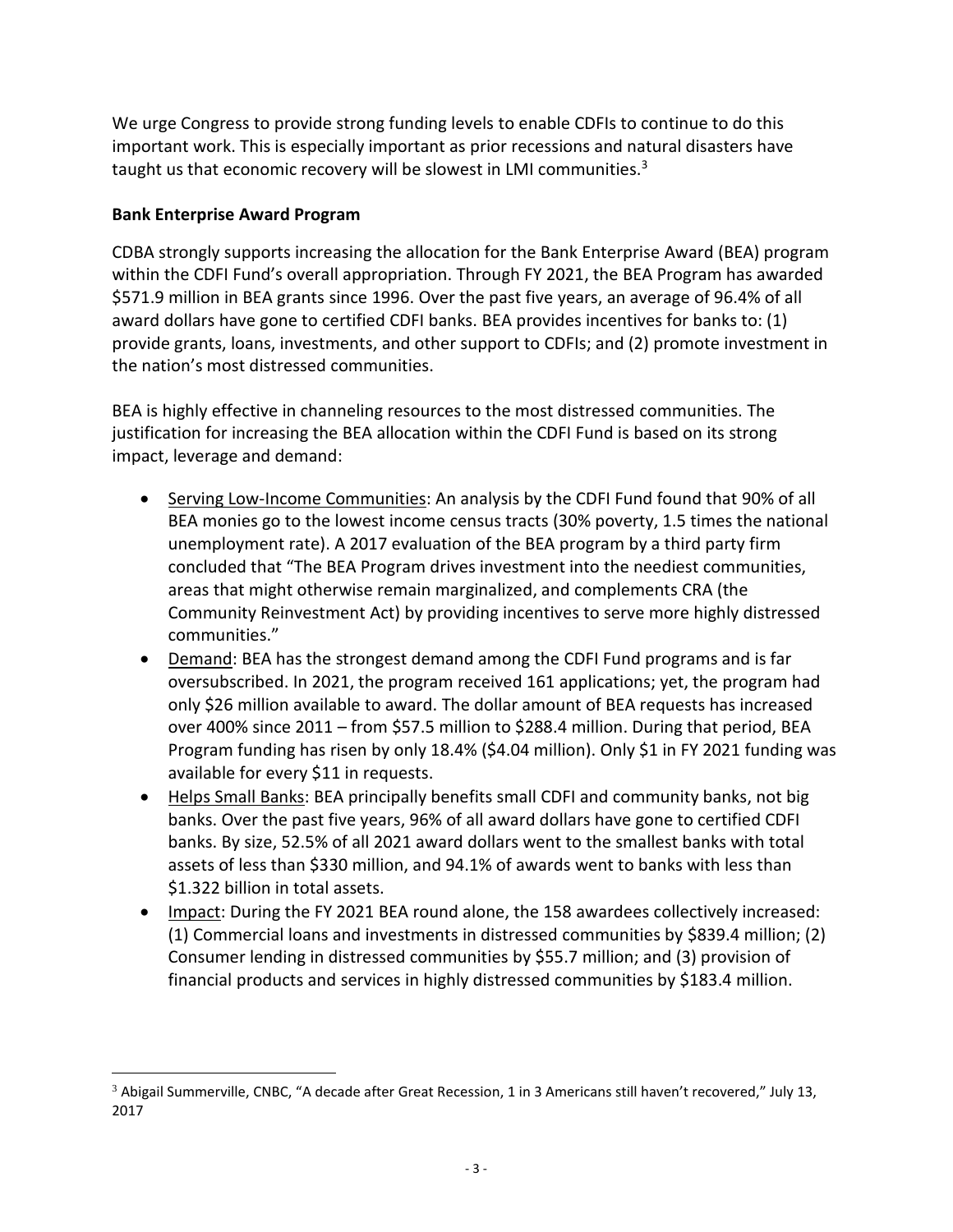**In the interests of promoting job creation and economic vitality in neglected rural and urban communities, we urge you to: (1) appropriate \$1 billion in FY 2022 for the CDFI Fund; and (2) support the BEA Program at \$100 million.**

If you have questions or comments, please contact Jeannine Jacokes, Chief Executive Officer, at (202) 689-8935 ext. 222 or jacokesj@pcgloanfund.org.

## **The Membership of the Community Development Bankers Association**

Amalgamated Bank (NY) Asian Bank (PA) Bank of Anguilla (MS) Bank of Brookhaven (MS) Bank of Cherokee County (OK) Bank of Commerce (MS) Bank of Franklin (MS) Bank of Kilmichael (MS) Bank of Lake Village (AR) Bank of Moundville (AL) Bank of St. Francisville (LA) Bank of Zachary (LA) Bank of Vernon (AL) Bank of Winona (MS) BankFirst Financial Services (MS) BankPlus (MS) Bay Bank (WI) Beneficial State Bank (CA) BNA Bank (MS) BOM Bank (LA) Carver Federal Savings Bank (NY) Carver State Bank (GA) Central Bank of Kansas City (MO) Century Bank of the Ozarks (MO) Citizens Bank & Trust (MS) Citizens National Bank of Meridian (MS) City First Bank, N.A. (DC) Climate First Bank (FL) Commercial Capital Bank (LA) Community Bancshares of Mississippi (MS) Community Bank of the Bay (CA) Copiah Bank (MS) Delta Bank (LA)

Farmers & Merchants Bank (MS) FBT Bank & Mortgage Bank (AR) First Bank (MS) First Community Bank (TX) First Eagle Bank (IL) First Independence Bank (MI) First National Bank & Trust (AL) First Natural State (AR) First Security Bank (MS) First SouthWest Bank (CO) FNB Picayune Bank, MS FNBC Bank (AR) Freedom Bank (AL) Friend Bank (AL) Genesis Bank (MS) Great Southern Bank (MS) Guaranty Bank and Trust Company (MS) Industrial Bank (DC) International Bank of Chicago (IL) Legacy Bank and Trust (MO) Lime Bank (MO) Magnolia State Bank (MS) M&F Bank (NC) Mechanics Bank (MS) Merchants and Planters Bank (MS) Mission Valley Bank (CA) National Cooperative Bank (VA) Native American Bank, N.A. (CO) New Haven Bank (CT) NOAH Bank (PA) OneUnited Bank (MA) Optus Bank (SC) Pan American Bank and Trust (IL)